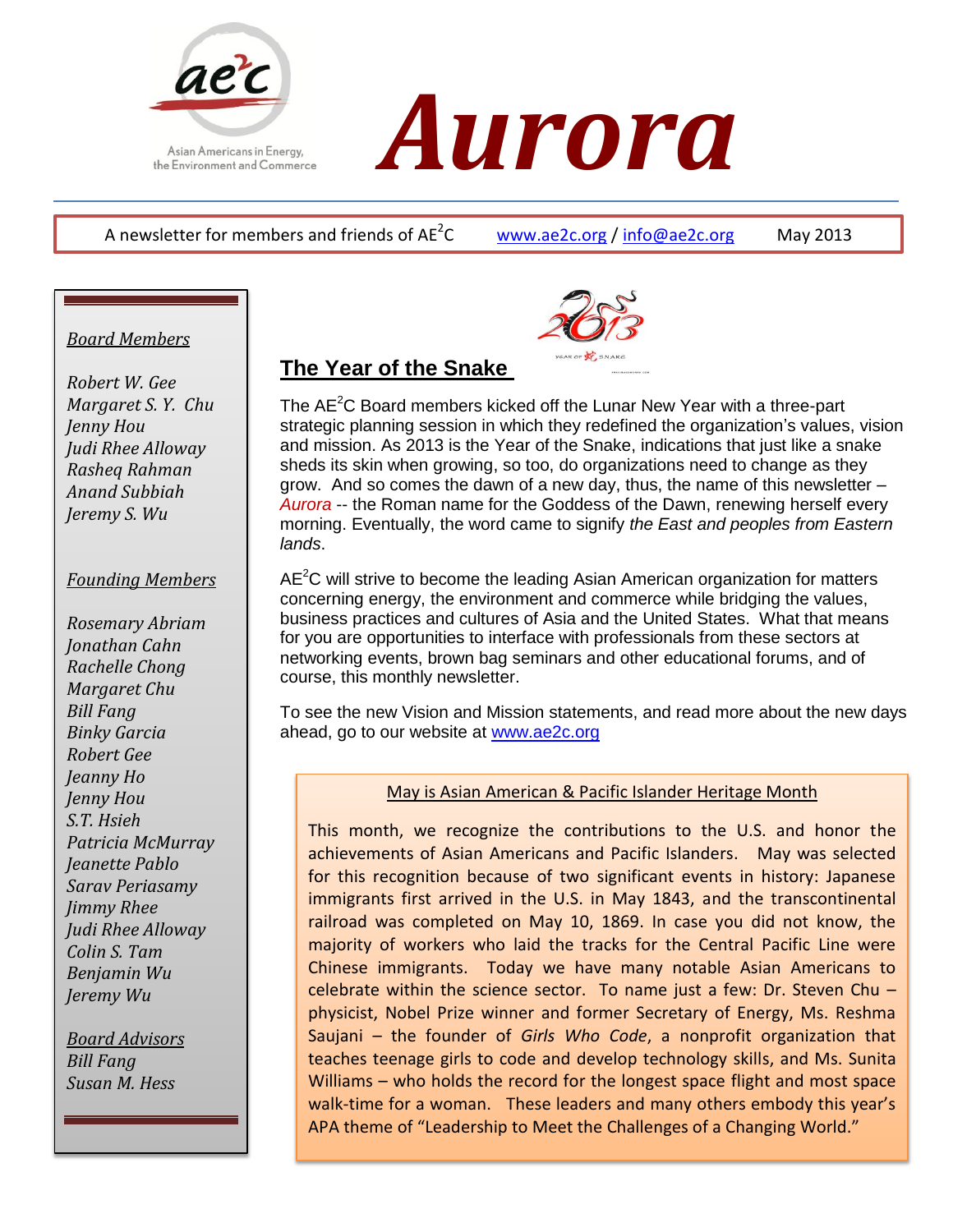#### **AE<sup>2</sup>C Participates in Industry Events**

AE<sup>2</sup>C president, Bob Gee, participated in an Energy Stakeholder panel at the **American Association of Blacks in Energy** (AABE) Energy Policy Summit on February 1st. This panel consisted of 19 representatives from other organizations and associations interested in the energy policy debate. Panelists discussed a variety of topics from the business case for supplier diversity to the next industrial revolution to how energy and commerce go hand-in-hand. They also talked about the importance of consumer education and the role the consumer plays in policy development and business opportunities. AE2C also attended the AABE 36th Annual Conference "Energy: Embracing Change & Creating Opportunities" held in Baltimore, MD. Participants heard from Constellation CEO, Ken Cornew and learned about what utilities around the country are doing to embrace change and create opportunities for diverse communities from other industry executives. As an extra benefit of the conference, the **National Utilities Diversity Council** held two Leadership Development seminars on mentoring and advancement. For more information on AABE activities, go to [www.aabe.org](http://www.aabe.org/)

As part of APA Heritage month, on May 15th the Department of Commerce and the U.S. Agency for International Development hosted Mr. Martin Gold, author or the new book "Forbidden Citizens: Chinese Exclusion and the U.S. Congress, A Legislative History." The emcee for this event was  $AE^2C$  Board member, Jeremy Wu.

On May 13th, Bob Gee served as the moderator for a panel on China's Energy Policies, co-sponsored by the **Energy Bar Association' International Energy and Transactions Committee** and AE<sup>2</sup>C. Panelists included experts from The Carnegie Endowment for International Peace, ICF Consulting and Vinson & Elkins. The discussion centered on China's comprehensive energy supply system, and the challenges the country faces as energy consumption continues to increase. You can view the slide presentations from the speakers on the AE<sup>2</sup>C website at [http://www.ae2c.org/AE2CNews.](http://www.ae2c.org/AE2CNews) Also, many thanks to AE<sup>2</sup>C member Marvin Liang whose law firm Jones Day hosted this event.



Chinese Coal & US-China Coal Trade Kevin Jianjun Tu, Senior Associate gle Endowment for International P The Energy Bar Association &<br>Asian Americans in Energy, the Environment, and Commerce May 13th, 2013

AABE Energy Summit Stakeholder Panel China's Energy Policies Panel

(L-R: B. Gee, M. Zhao, H. Vidas, K. Tu)

Stay tuned for more information and mark your calendar for our upcoming Webinar **"Strengthening Utility Critical Infrastructure Cybersecurity Under Executive Order"** Webinar is hosted by EUCI with  $AE^2C$  as a content partner. Limited free registrations for AE<sup>2</sup>C members by emailing  $\frac{r_{\text{asheq}}}{r_{\text{asheq}}}\cdot\frac{r_{\text{asheq}}}{r_{\text{asheq}}}\cdot\frac{r_{\text{asheq}}}{r_{\text{asheq}}}\cdot\frac{r_{\text{asheq}}}{r_{\text{asheq}}}\cdot\frac{r_{\text{asheq}}}{r_{\text{asheq}}}\cdot\frac{r_{\text{asheq}}}{r_{\text{asheq}}}\cdot\frac{r_{\text{asheq}}}{r_{\text{$ information June 4th from 12:00 – 1:30 p.m.